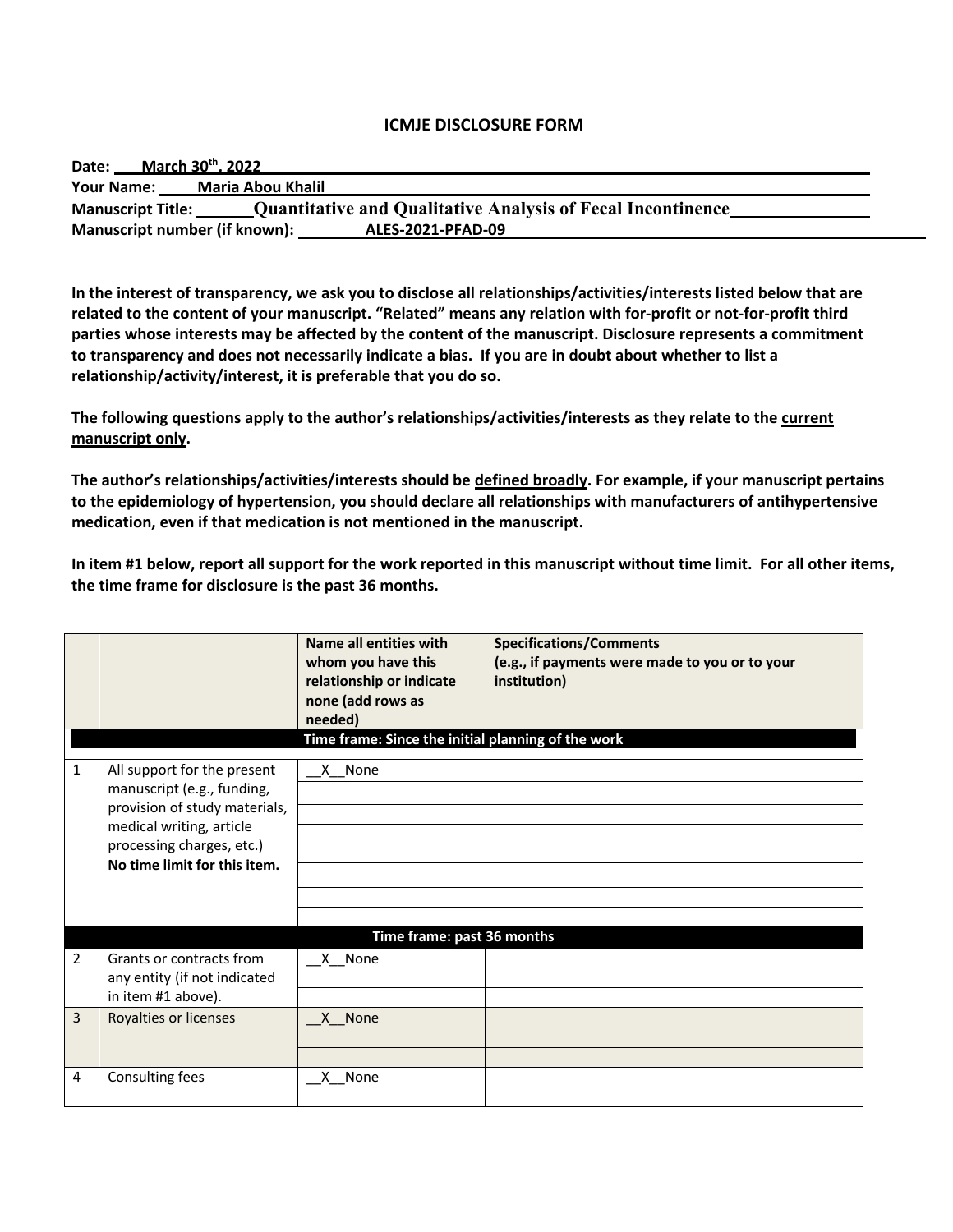| 5              | Payment or honoraria for                                                                  | None<br>X            |  |
|----------------|-------------------------------------------------------------------------------------------|----------------------|--|
|                | lectures, presentations,                                                                  |                      |  |
|                | speakers bureaus,                                                                         |                      |  |
|                | manuscript writing or                                                                     |                      |  |
|                | educational events                                                                        |                      |  |
| 6              | Payment for expert                                                                        | None<br>X            |  |
|                | testimony                                                                                 |                      |  |
|                |                                                                                           |                      |  |
| $\overline{7}$ | Support for attending<br>meetings and/or travel                                           | X None               |  |
|                |                                                                                           |                      |  |
|                |                                                                                           |                      |  |
|                |                                                                                           |                      |  |
|                |                                                                                           |                      |  |
| 8              | Patents planned, issued or<br>pending                                                     | None<br>$\times$     |  |
|                |                                                                                           |                      |  |
|                |                                                                                           |                      |  |
| 9              | Participation on a Data                                                                   | None<br>X            |  |
|                | Safety Monitoring Board or                                                                |                      |  |
|                | <b>Advisory Board</b>                                                                     |                      |  |
| 10             | Leadership or fiduciary role                                                              | X None               |  |
|                | in other board, society,                                                                  |                      |  |
|                | committee or advocacy<br>group, paid or unpaid                                            |                      |  |
|                |                                                                                           |                      |  |
| 11             | Stock or stock options                                                                    | None<br>X            |  |
|                |                                                                                           |                      |  |
|                |                                                                                           |                      |  |
| 12             | Receipt of equipment,<br>materials, drugs, medical<br>writing, gifts or other<br>services | X None               |  |
|                |                                                                                           |                      |  |
|                |                                                                                           |                      |  |
|                |                                                                                           |                      |  |
| 13             | Other financial or non-<br>financial interests                                            | $\mathsf{x}$<br>None |  |
|                |                                                                                           |                      |  |
|                |                                                                                           |                      |  |

## **Please summarize the above conflict of interest in the following box:**

None.

**Please place an "X" next to the following statement to indicate your agreement:**

**\_\_X\_ I certify that I have answered every question and have not altered the wording of any of the questions on this form.**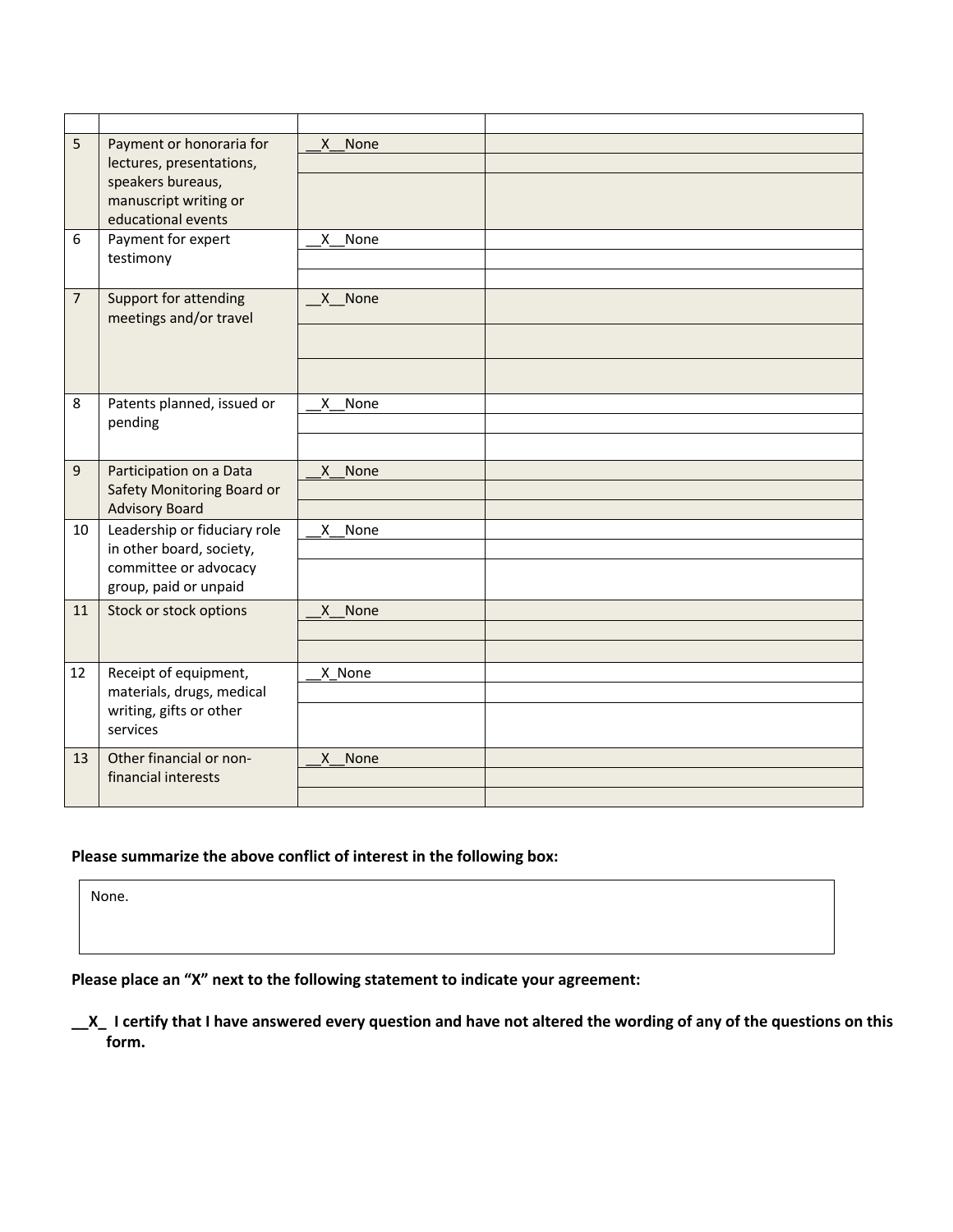#### **ICMJE DISCLOSURE FORM**

| Your Name: Dr. Marylise Boutros<br>Manuscript Title: Quantitative and Qualitative Analysis of Fecal Incontinence | Date:<br>2022-04-08 |  |  |  |  |
|------------------------------------------------------------------------------------------------------------------|---------------------|--|--|--|--|
|                                                                                                                  |                     |  |  |  |  |
|                                                                                                                  |                     |  |  |  |  |
| Manuscript number (if known): ALES-2021-PFAD-09                                                                  |                     |  |  |  |  |

**In the interest of transparency, we ask you to disclose all relationships/activities/interests listed below that are related to the content of your manuscript. "Related" means any relation with for-profit or not-for-profit third parties whose interests may be affected by the content of the manuscript. Disclosure represents a commitment to transparency and does not necessarily indicate a bias. If you are in doubt about whether to list a relationship/activity/interest, it is preferable that you do so.** 

**The following questions apply to the author's relationships/activities/interests as they relate to the current manuscript only.**

**The author's relationships/activities/interests should be defined broadly. For example, if your manuscript pertains to the epidemiology of hypertension, you should declare all relationships with manufacturers of antihypertensive medication, even if that medication is not mentioned in the manuscript.** 

**In item #1 below, report all support for the work reported in this manuscript without time limit. For all other items, the time frame for disclosure is the past 36 months.** 

|                |                                                                                                                                                                                     | Name all entities with<br>whom you have this<br>relationship or indicate<br>none (add rows as<br>needed)<br>Time frame: Since the initial planning of the work | <b>Specifications/Comments</b><br>(e.g., if payments were made to you or to your<br>institution) |
|----------------|-------------------------------------------------------------------------------------------------------------------------------------------------------------------------------------|----------------------------------------------------------------------------------------------------------------------------------------------------------------|--------------------------------------------------------------------------------------------------|
| $\mathbf{1}$   | All support for the present<br>manuscript (e.g., funding,<br>provision of study materials,<br>medical writing, article<br>processing charges, etc.)<br>No time limit for this item. | X None                                                                                                                                                         |                                                                                                  |
|                |                                                                                                                                                                                     | Time frame: past 36 months                                                                                                                                     |                                                                                                  |
| $\overline{2}$ | Grants or contracts from<br>any entity (if not indicated<br>in item #1 above).                                                                                                      | X None                                                                                                                                                         |                                                                                                  |
| $\overline{3}$ | Royalties or licenses                                                                                                                                                               | X None                                                                                                                                                         |                                                                                                  |
| 4              | Consulting fees                                                                                                                                                                     | X None                                                                                                                                                         |                                                                                                  |